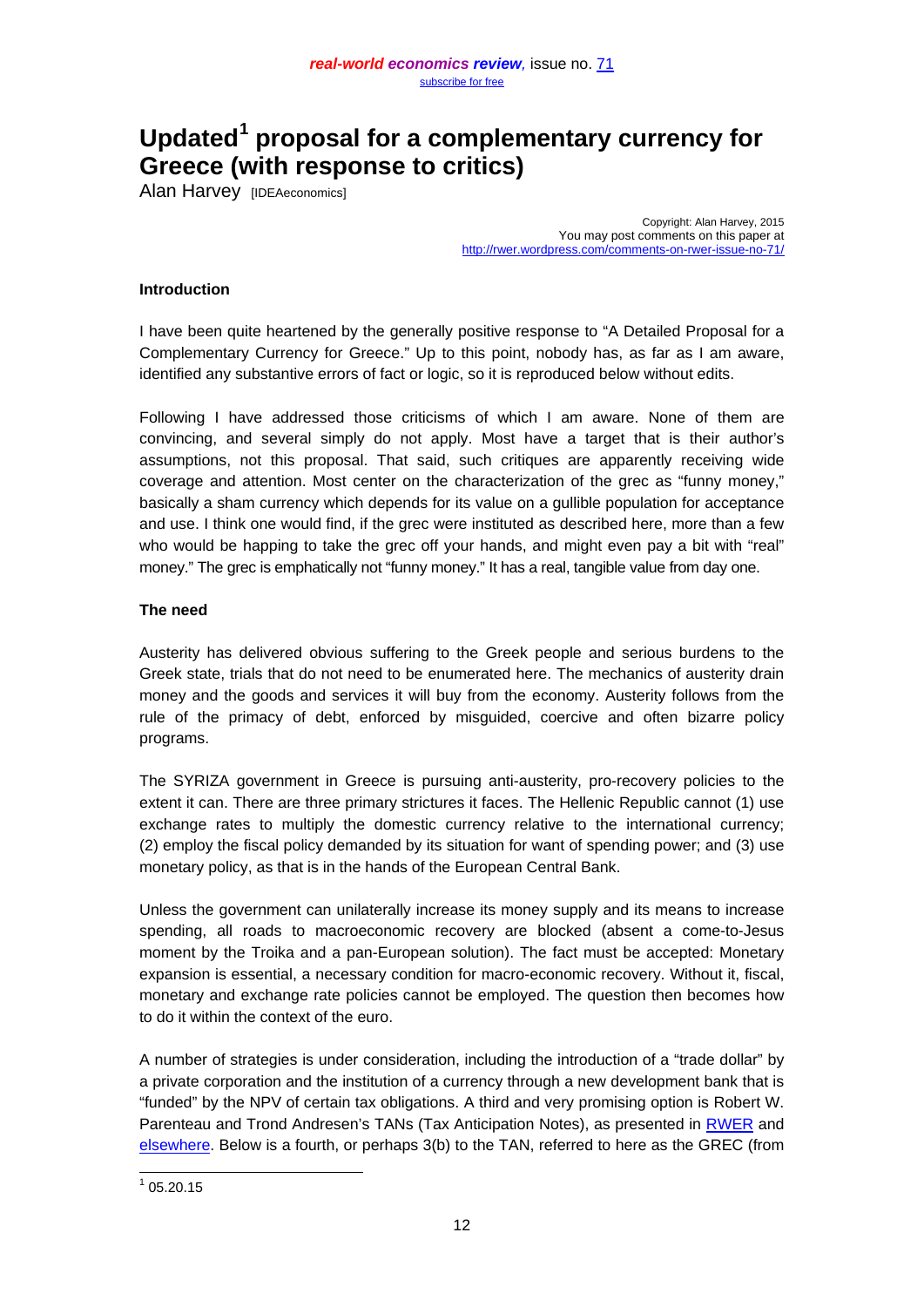the convenient acronym for Government Reimbursement Exchange Credits). It borrows heavily from the concept of TANs; although was developed separately.

Key considerations:

- What is allowed?
- What can give a currency value?
- What are practical implementation issues?

In the context of Grecs:

- Issuance and use
- Cost to the government
- Size of monetary expansion
- How to encourage exchange
- Scenarios which include a Greek exit from the euro
- Final advantage

### *What is allowed?*

A complementary currency is feasible under the current (or plausibly amended) regulatory regime of the Eurozone insofar as it is "restricted" to certain uses and "voluntary" in acceptance. That is, it cannot be a competitor to or substitute for the euro as unrestricted legal tender, i.e., good for all uses and mandatory in acceptance. The specifics of statutes and treaties are peculiarly set against Greece, often as a result of past debt difficulties, dating back to the 1920s. The specifics of euro circulation within each country are sometimes regulated differently by the particular central bank. In the case of Greece – which, although a member of the association of central banks, is only partly owned by the Greek government – there are some additional hurdles. But TANs are legitimate as bearer bonds. (The grec is differentiated from the TAN – and the euro – also by its being dated, not a perpetual store of value.)

## *What can give a currency its value?*

Here, and some (MMT) would say that in all modern states, a currency gets its value from being accepted for tax payments. (In the case of Grecs, uses would extend to utilities and services.) If an instrument of any kind – note, bond, coin, digital balance – can be submitted for tax payments, since agents and citizens commonly have this obligation, the instrument will come to be exchanged between agents for goods and services. (How fast and how broad this exchange will be a matter of experience.)

## *Practical matters*

- The technical infrastructure present in Greece and the technological sophistication of its citizens will determine the optimal form of the instrument, e.g., digital or physical.
- The scale of issuance must keep in mind the need for trust by the population. There can be no glitches or bugs. It must be immediately useful and reputable and solid.
- An early issuance is obviously much better than a delayed program. The problems exist now. If Greece exits the euro before issuance, the question is moot. But an early issuance could diminish the need to leave.
- The new instrument should be compatible with scenarios that include staying in or leaving the euro.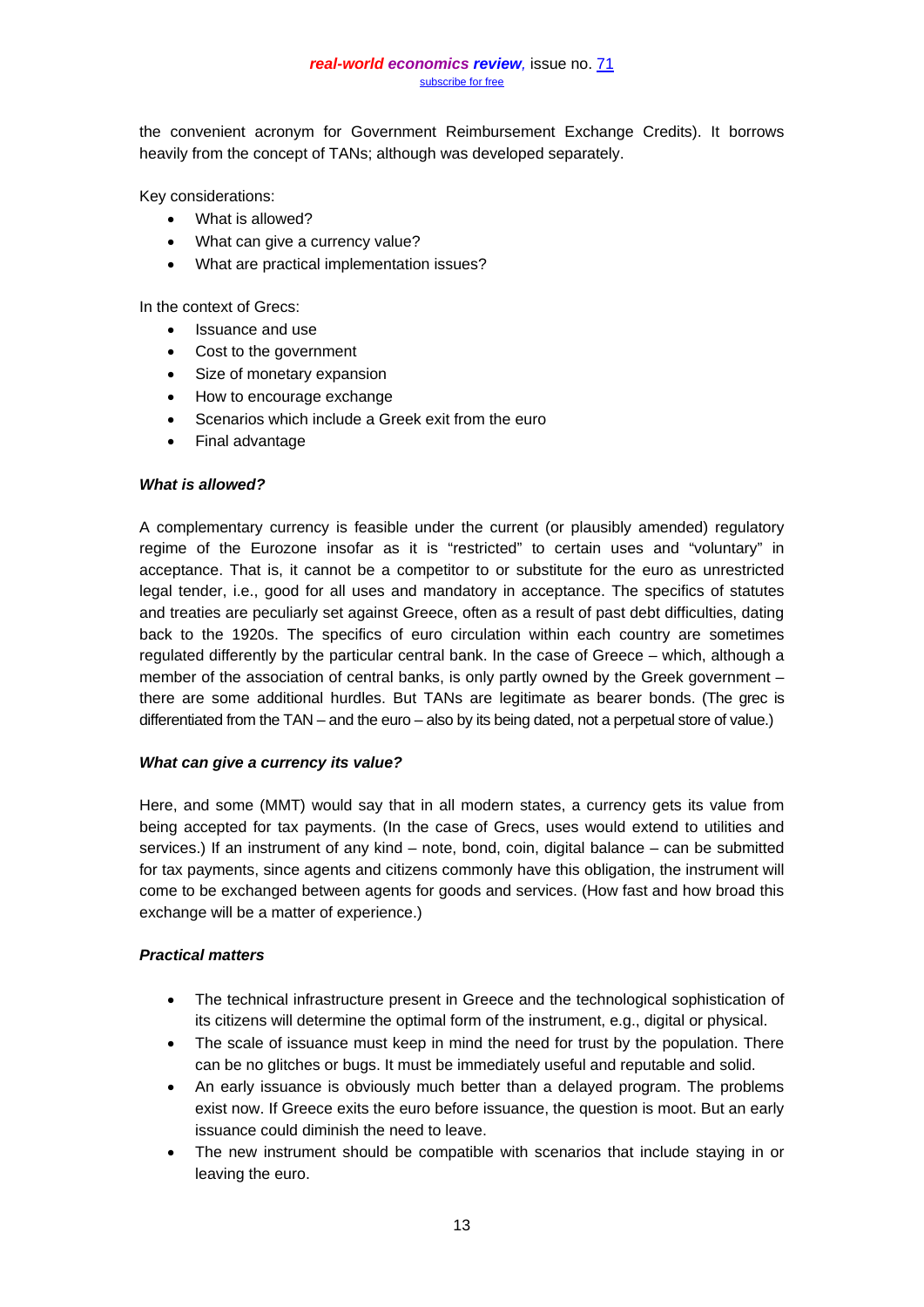## **Government Reimbursement Exchange Credits (grecs)**

### *Issuance and use*

In the context of austerity and with the promises of improvement in the lives of citizens implicit in the SYRIZA platform, grecs are conceived as a cousin of TAN, and are used to augment pensions and wages and to replace social welfare subsidies and forbearance. They would be issued in a physical form, i.e., paper. They would be accepted for tax payments for a single year (e.g., 2016), for utility bills and for some government-sponsored services, such as transportation. Initial physical instruments could evolve to forms such as deposits to special accounts at the post office, which are legally allowed by the current regulatory framework and from which cheques could be issues. Then, or even before, grecs could find form in the digital platforms envisioned by the other proposals.

Should the grec expire, i.e., not be used for taxes in the year prescribed, they could be exchanged at a discount at government offices. The discount would depend on the Finance Ministry's targets for the supply. The object is to put exchange value into circulation, and receiving it back in the form of taxes ends the circuit unless they are reissued. The expiration of the grec should encourage turnover, but it ought not to be a drop-dead date. It is likely that old grecs would continue to circulate at a value based on the discount. If new grecs came into circulation, there would be an effective difference in denomination.

Theoretically, as Andresen and Parenteau have pointed out with the TAN, domestic use of the grec should happen at parity with the euro, since the tax payment should by arbitrage bid the values to par. Whether this happens in practice has yet to be seen. To the extent that taxes would not be paid in euros, but might be in grecs, they may trade lower. (That is, "I'm not going to pay taxes unless I can do it at a lower price.") This is not necessarily a bad thing. One can speculate on an advantage, as it would replicate a variable exchange rate.

## *Advantages of low-tech issuance*

- A paper complementary currency can be described on its face in terms that are amenable to regulatory restrictions, as a bond, with the restrictions on use that differentiate it from the euro (voluntary, restricted).
- Paper can be readily understood by its recipients, being similar to other notes, and its official use is clear.
- The physical instrument can carry images that enforce a particular patriotic message.
- The exchange of physical instruments is a matter of hand-to-hand. This would be easier for those technically unsophisticated and would facilitate exchanges that might not otherwise occur.
- The potential for software or technological bugs and glitches is very much reduced.

On the other hand:

- Low tech might be viewed as low impact, desperate, or backward.
- The logistics of physical instruments may be more complicated to the issuer, however familiar to the recipient.

## *Cost to the government of monetary expansion through grecs*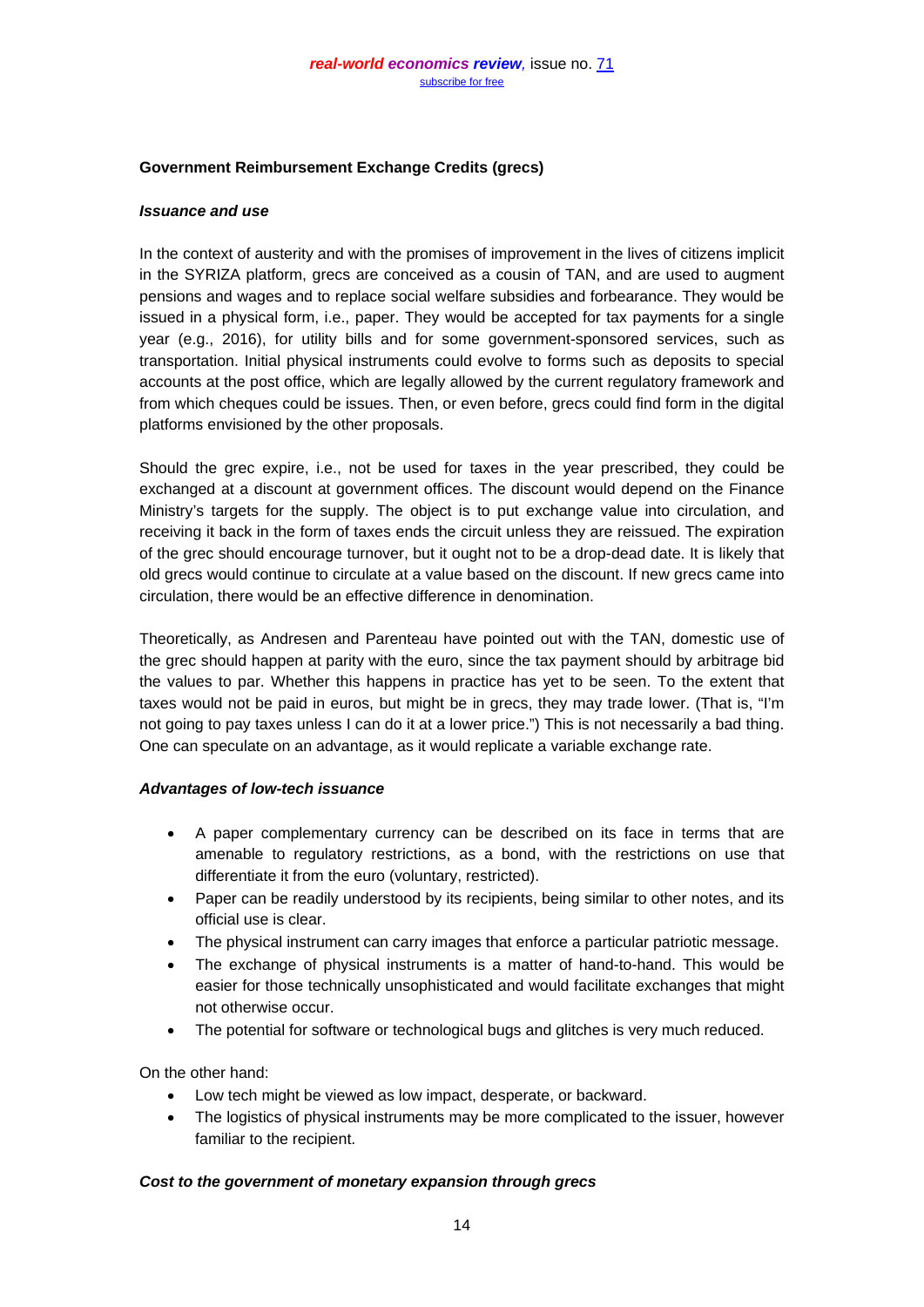Obviously, the maximum cost would be the euro-denominated tax revenues foregone. That is, the cost in could be no more than the quantity of grecs (or TAN) issued. A number of factors would reduce this "outside cost" exposure:

- If the grec were substituted for other social welfare subsidies and forbearance, those would be cost savings. (Why grecs should be accepted for utilities and government sponsored services is explored below under "encouraging use and exchange.")
- If new taxes or fees payable in grecs were levied on businesses (say the newly privatized), it would encourage their use and be a reduction in net costs.
- To the extent that the government can substitute grecs for euros, the cost would be reduced. It is envisioned the grec issuance would not be in lieu of, but in addition to, current pensions and wages paid in euros. That is, the proposal is not to replace euro payments with grec payments to beneficiaries and employees. If in the course of operations there comes to be a general acceptance of grecs, some government spending could be converted from euros, this would reduce the cost.
- To the extent that economic activity increases, taxes payable will increase, thus reducing the cost.
- The tax liability eligible for payment in grecs, at least initially, might be restricted to a single tax (e.g., property tax) to avoid potential problems for fraud and forgery, as well as to offer a limited sphere for assessment and adjustment.

## *Size of the monetary expansion*

Although the potential cost to the government in forgone euros is precisely limited to the size of issuance, the increase in the effective money supply is not limited. It would be a multiple, depending on the number of times the currency was exchanged prior to payment of taxes. (Thus it is very much predicated on the society's willingness to use them for exchange.) The effective supply can be reduced, however, by taking grecs out of circulation when received as revenue, or increased by recirculating them. The multiplier will be larger the more the issuance is targeted to low- and moderate-income people.

## *Encouraging use and exchange*

The strategy of issuing grecs to low- and moderate-income people has many advantages in terms of stimulating wide use of grecs for exchange. The best case is for them to find it immediately viable in their lives.

- The low- and moderate-income people targeted for issuance are those most motivated to find a use for a new currency.
- Use for public services and utilities would encourage use.
- If usable for utility payments, the grec could replace welfare programs involving subsidy and forbearance. Grecs would give people a means to make payments and reduce bureaucratic costs of determining who is eligible and how the benefit is delivered. But it would also give people without appropriate tax obligations a clear use, and hence a tangible value.
- Likewise, if usable for government-sponsored services, citizens without tax or utility bills can convert grecs into tangible value (e.g., monthly bus or ferry passes or other services). These public services may not be strictly public enterprises, and may be run by private or local entities, but a mix of new taxes and or other arrangements might be amenable to all.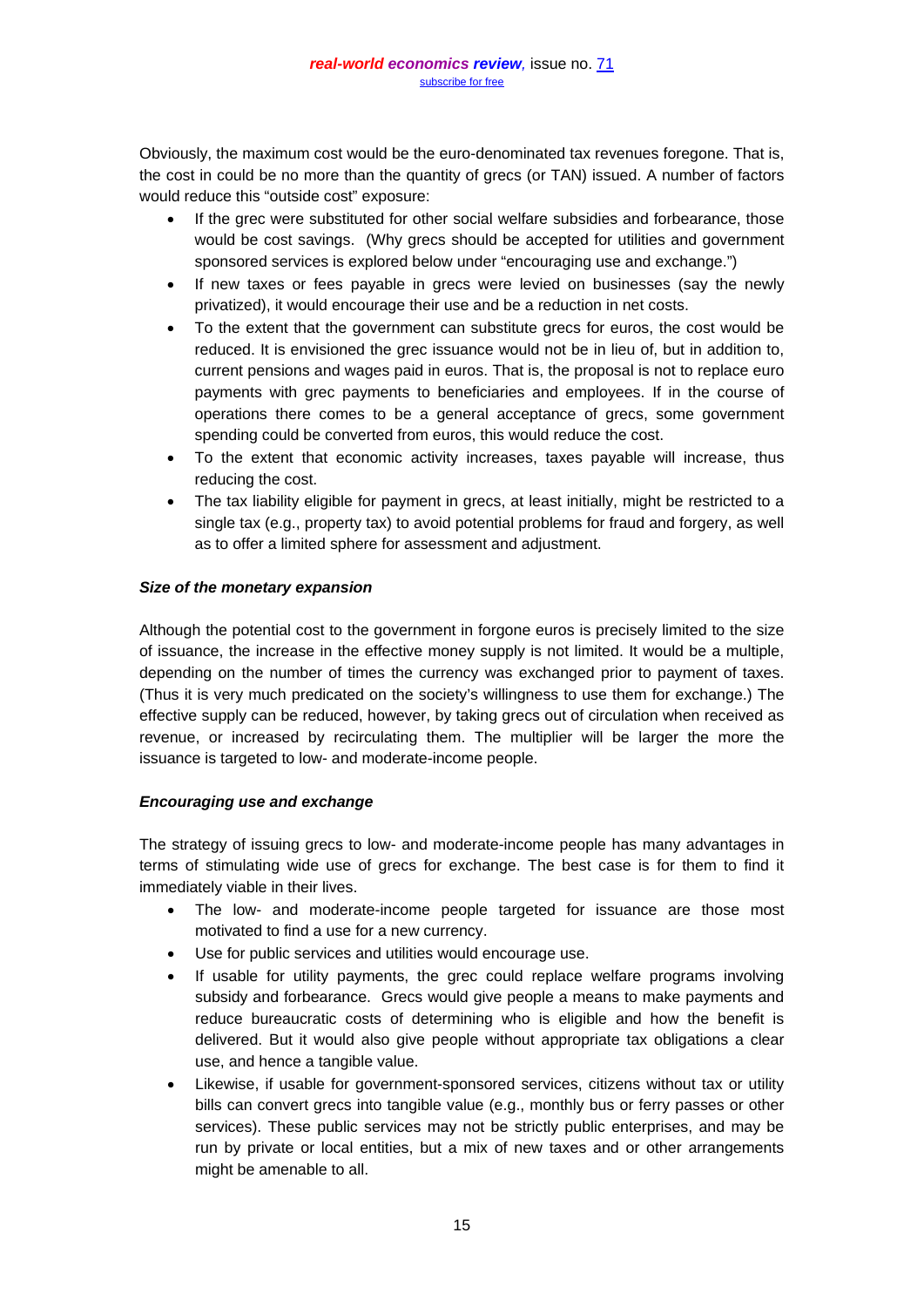- A tax liability that is due annually (property tax) would put grecs in people's pockets for an extended period, during which experiment and exchange might take place.
- A concerted program of public information and indoctrination displaying the opportunity for exchange prior to tax time would be useful. To the extent that people use them only for the tax purpose, the monetary expansion is limited.
- Open markets such as are common in Greece might be a venue for experimentation. If vendors and merchants could pay local levies or property taxes in grecs, they would be likely to accept them in trade for produce and other commodities.

### *Scenarios which include leaving the Eurozone*

If Greece should leave the euro, the grec system could remain in place as a means of replacing social welfare payments. The system might serve as a benchmark for the value of a new drachma, or could even be expanded to become the new money by allowing all taxes to be paid in that form.

### *The final advantage of the grec*

The proposal is within the bounds of what is legally plausible and is clearly not a threat to the euro in terms of exchange or trade. No euro-denominated obligations would be converted or reset to grecs. The final advantage is that in this way the government can deliver on at least some of its promised amelioration of cuts in wages, pensions and social services.

## **Summary of Proposals**

• **Tax Anticipation Notes (TAN).** The proposal is well described in the pieces by Trond Andresen and Robert Parenteau. These would be zero coupon, perpetual, bearer bonds, and digital instruments, though physical form is not excluded in theory. The electronic platform has been successfully applied elsewhere. TANs would be clearly and simply useful for taxes. The authors believe that citizens would quickly realize the value was at parity, since one TAN would be worth one euro at tax time, and it would be arbitraged to par. The authors have concentrated on the theoretical legitimacy of the plan, and have not addressed the practical matters to any great degree, other than the mechanics of issuance and acceptance.

This seems to be a completely coherent way of expanding the money supply, although the digital platform which has been successful in Africa and elsewhere, but not in the context of settled practices and habits.

• **The Greek Dollar (\$G) (working name).** A private company would issue a digital currency, creating a new basis of exchange. Eurozone restrictions exempt private companies. The initial operations involve a substantial advance from the Greek government. The initial phase would involve the purchase of \$G at a particular rate. \$G would be issued to all citizens in a kind of helicopter money program.

At present the use for taxes and payment of government employees is discussed in general terms. The company would encourage partial ownership by government and would finance operations via very modest charge on each transaction using \$G.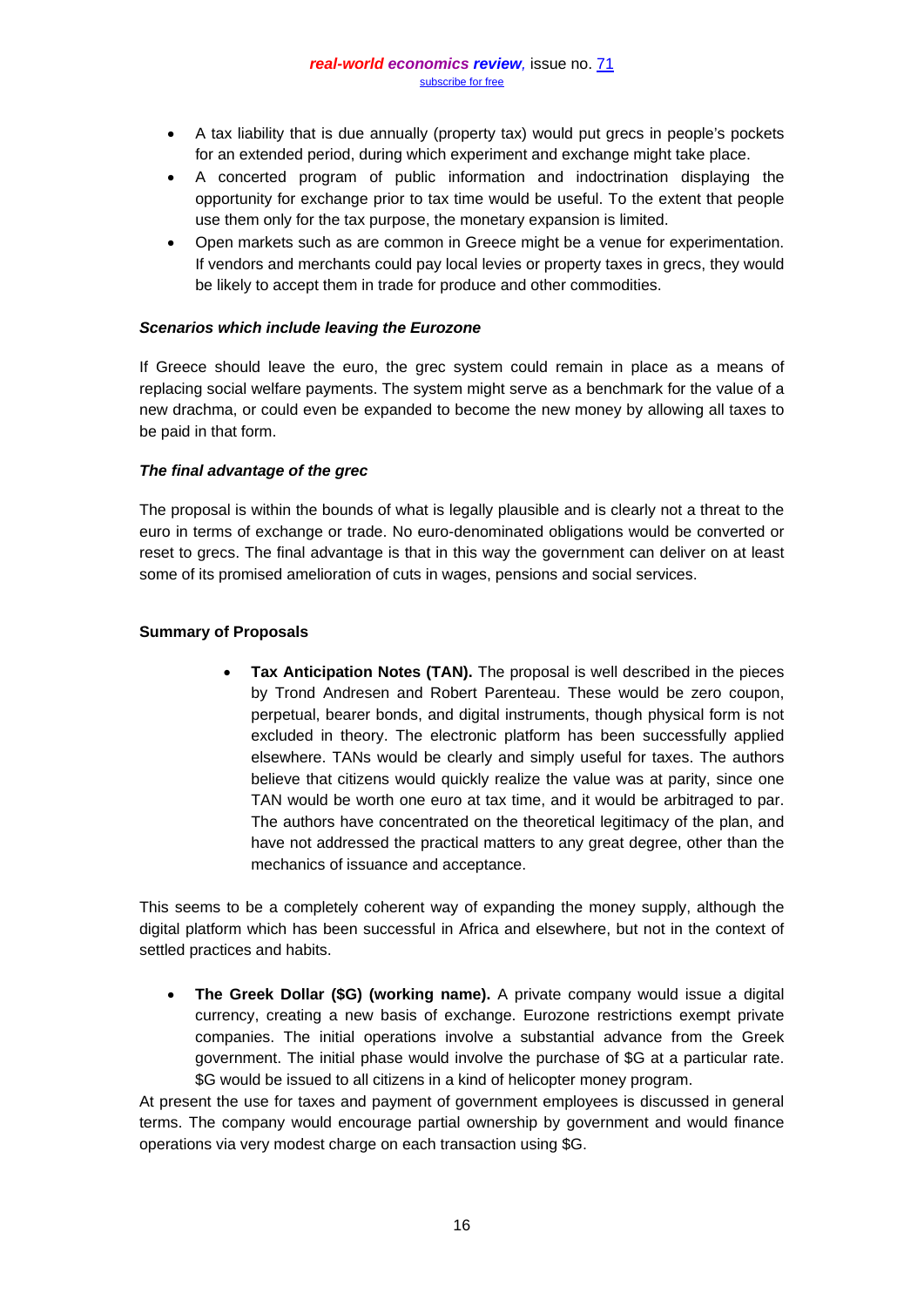This is problematic in some senses. A private company is excluded from rules on complementary currencies, but there is a clear connection and interrelation with the government in the proposal through (1) the underwriting, (2) the discussion of taxes and payments to government employees, and (3) by way of the proposed partial stake in the company by the government. The proposal seems to be confident in the technology, and confident that it can be issued quickly, with little preparation of the population for its use. It seems to be assumed that the initial exchange of \$G for euros will set a rate of exchange that the market will accept, or that promises that some future taxes will be payable in \$G will have gravity.

• **A "funded" currency.** In this proposal, in its current form, as I understand it, the net present value of some tax liabilities would seed a complementary currency via a new Greek Development Bank. The currency would be used to finance business investment and thus economic expansion.

The originator is well versed in the institutional frameworks, and this alternative should receive serious consideration.

### **Response to critics**

### *The grec is a way to pay pensions and wages without using euros.*

The grec is not for paying wages and pensions, it is  $-$  as clearly described  $-$  for paying taxes, utilities and government sponsored services. It is *distributed* through the pension and wage system in this design for the reasons and purposes described. As clearly stated, these payments are "in addition to," not "in lieu of" payments in euros.

Taking a moment to think about it, even the euro payments for wages and pensions are not "payments in euros," unless you hoard them for security or eat them for breakfast. They are payments in a medium that can be translated to food, shelter, clothing, etc., and ultimately for paying taxes.

This proposal does include a phrase referencing a contingent down-the-road possibility that grecs could be substituted for euros. It may have been better to have left this hypothetical out if it is the cause of the confusion.

The distribution through wages and pensions is designed (1) to target those most likely to find its exchange value, (2) to ameliorate want, as grecs are substituted for euros and spending power is freed up, and (3) to maximize the impact, as the multiplier is higher, because turnover is greater when lower incomes receive a distribution.

## *The grec is "funny money" and has no value other than that assigned by a gullible population.*

This critique is absurd on its face. One can imagine monopoly money being distributed (and this is basically the trade dollar proposal), but one cannot imagine government accepting it for taxes, the electric company taking it for payment, or buying a bus or ferry pass with it. *The grec will cause inflation.*

In a rampant deflation with a high level of idle capacity, inflation is not Greece's problem. At the level of issuance contemplated here, there is no practical prospect for inflation. Any fear of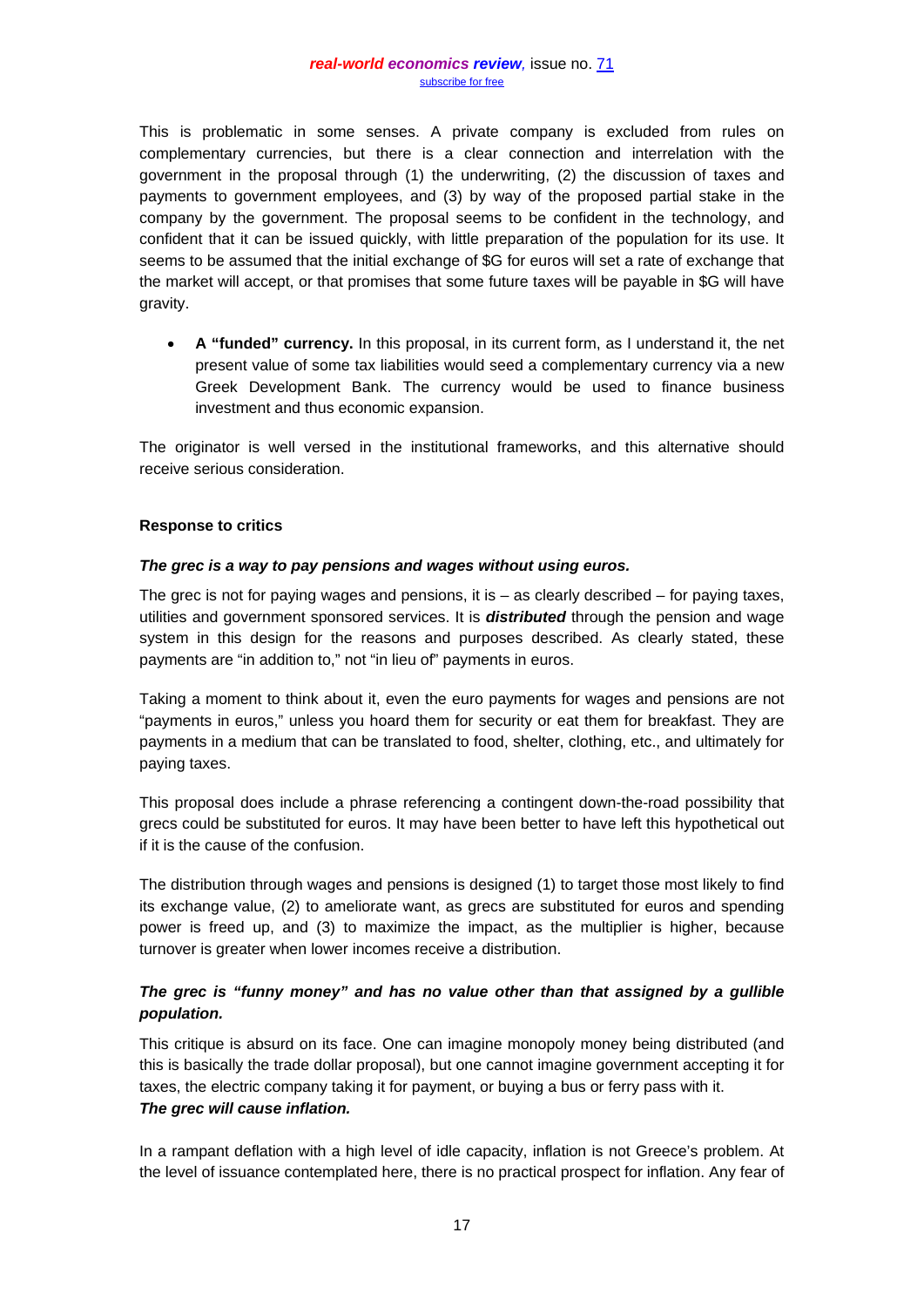hyperinflation is certainly a fantasy worthy of the Germans. As a dated currency, there will be incentive to use it in the short term, perhaps, increasing "velocity," and this is to be welcomed, since it increases the effective multiplier, increases effective demand, and stimulates business.

### *The government cannot afford the revenues lost to payments in grecs.*

In theory, the government can raise taxes  $-$  perhaps on the wealthy  $-$  in the amount of grec issuance that are payable in grecs and net zero. A detailed assessment should be undertaken. The credits are due at the end of the tax year, so no contemporaneous loss occurs.

## *The important thing is the trust of the population.*

Trust, or its absence, is certainly the most important obstacle to widespread use in exchange, and trust should be encouraged by all available means. That said, the basis of trust is that the grec works as advertised: you submit it for taxes, utilities, etc., and it is accepted. These narrow uses are guaranteed. On this foundation, it is only a matter of time. But time is crucial.

### *The grec does nothing to address the urgent need for investment capital.*

This is correct to a point. The grec does nothing directly to ameliorate Depression levels of investment. One can imagine other distributions, directly to start-ups and so on, but that is not this proposal. The effect of a successful program on tangible private investment is far greater than zero, however, and comes through the demand side. As the prospect for profit increases, capitalists will find reasons to invest. (The public sector is sadly absent in its responsibilities to invest, by reason of the Neoliberal chokehold on the European transnational institutions.)

## *The grec is awkward as a currency. How would you make change?*

This is very true, and a good reason to evolve to a digital platform at an early date. In its physical form, one can imagine denominations of 100 and 20, but not much further. Change would have to be made in euros if physical grecs were proffered. Cheques drawn on postal accounts are, however, not subject to this problem, and could be quantified precisely to the purchase.

## *The Syriza government is not competent enough to institute such a program.*

The Syriza government is competent enough to identify the austerity train wreck, which seems to put it near the top of the scale in the Eurozone. They have a high level of public support. I personally find little evidence of incompetence, particularly when compared to the previous government. The incompetence and myopia lie with their European partners. Or, one suspects, it is not incompetence, but a conscious and concerted effort to force failure on the upstart leftists at the risk of shooting a hole in the bottom of the boat.

Running a printing press and distributing benefits is being done every day in Greece. If the grec is instituted and accepted for tax payments, the government will have done everything required administratively. It is not complex. (The low-tech version here is proposed partly to avoid technological bugs and the appearance of breakdown.) The option of accounts at the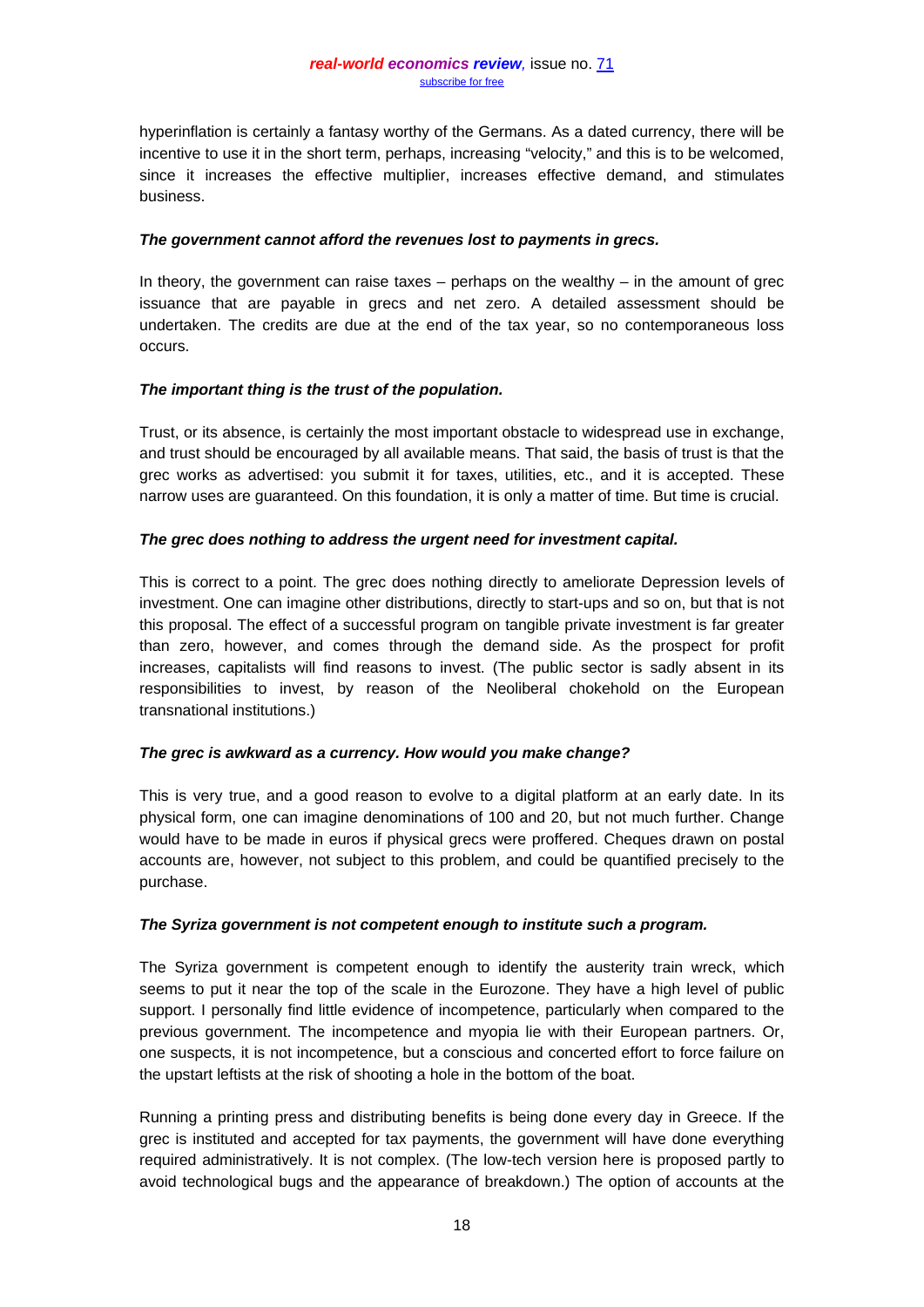post office will be a new phenomenon, but one that is basically familiar, and difficulties there can only tangentially be ascribed to the ministerial level.

#### *Businesses won't accept it.*

Neither the authors of this criticism nor anybody else knows how quickly the grec would make it into widespread exchange. One suspects that if a business owner has taxes to pay, he or she will happily accept the grec, perhaps initially at a discount, but likely less of a discount over time.

## *It would be a sign of desperation.*

Staying in the euro requires something to directly address the strictures imposed by that currency. Absent a release of the monetary stranglehold, particularly as tightened by the ECB with its liquidity squeeze, there is no prospect for recovery. Fiscal, monetary, exchange rate, and trade policies are not in the government's toolbox under the current regime. The American New Deal was run by pragmatic people who experimented, and it should be a model for Greece. Standing by so as appear not to be desperate (and to whom?) is truly incompetent.

### **Conclusion**

There are many nuances and technical details of a grec program not included in this paper. None of these have caught the eye of critics and all have satisfactory resolution. The issue of a complementary currency ought to be gaining a wider audience as the internal contradictions of the euro become ever more evident.

One hopes that all proposals will receive a fair hearing. The most crucial question is: How does the currency establish its value? Once that is answered, a next question is, "How is it distributed?" After these two, it is all in the details.

#### **Author contact:** [harvey@ideaeconomics.org](mailto:harvey@ideaeconomics.org)

SUGGESTED CITATION:

 $\frac{1}{2}$  ,  $\frac{1}{2}$  ,  $\frac{1}{2}$  ,  $\frac{1}{2}$  ,  $\frac{1}{2}$  ,  $\frac{1}{2}$  ,  $\frac{1}{2}$  ,  $\frac{1}{2}$  ,  $\frac{1}{2}$  ,  $\frac{1}{2}$  ,  $\frac{1}{2}$  ,  $\frac{1}{2}$  ,  $\frac{1}{2}$  ,  $\frac{1}{2}$  ,  $\frac{1}{2}$  ,  $\frac{1}{2}$  ,  $\frac{1}{2}$  ,  $\frac{1}{2}$  ,  $\frac{1$ 

Alan Harvey, "Updated proposal for a complementary currency for Greece (with response to critics)", *real-world economics review*, issue no. 71, 29 May 2015, pp. 12-18[, http://www.paecon.net/PAEReview/issue71/Harvey71.pdf](http://www.paecon.net/PAEReview/issue71/Harvey71.pdf)

**You may post and read comments on this paper at** <http://rwer.wordpress.com/comments-on-rwer-issue-no-71/>



**[if you pay the \\$50 voluntary membership fee](http://www.worldeconomicsassociation.org/membership/annualfees/)** 

*[The Scientist and the Church](http://www.worldeconomicsassociation.org/downloads/the-scientist-and-the-church/)* **Shimshon Bichler and Jonathan Nitzan** *[The Economy of the Hamster](http://www.worldeconomicsassociation.org/downloads/the-economy-of-the-hamster/)* **Mauro Gallegati [On the use and misuse of theories and models in economics](http://worldeconomicsassociation.us3.list-manage1.com/track/click?u=fc8acbfd9af76573d1ecc3b8a&id=ec336309c0&e=d20b84280f) Lars Pålsson Syll [Bubble Economics: Australian Land Speculation 1830 –](http://worldeconomicsassociation.us3.list-manage1.com/track/click?u=fc8acbfd9af76573d1ecc3b8a&id=549b2ca516&e=d20b84280f) 2013 Paul D. Egan and Philip Soos [Essays Against Growthism](http://worldeconomicsassociation.us3.list-manage.com/track/click?u=fc8acbfd9af76573d1ecc3b8a&id=93c04571e8&e=d20b84280f) Herman Daly**